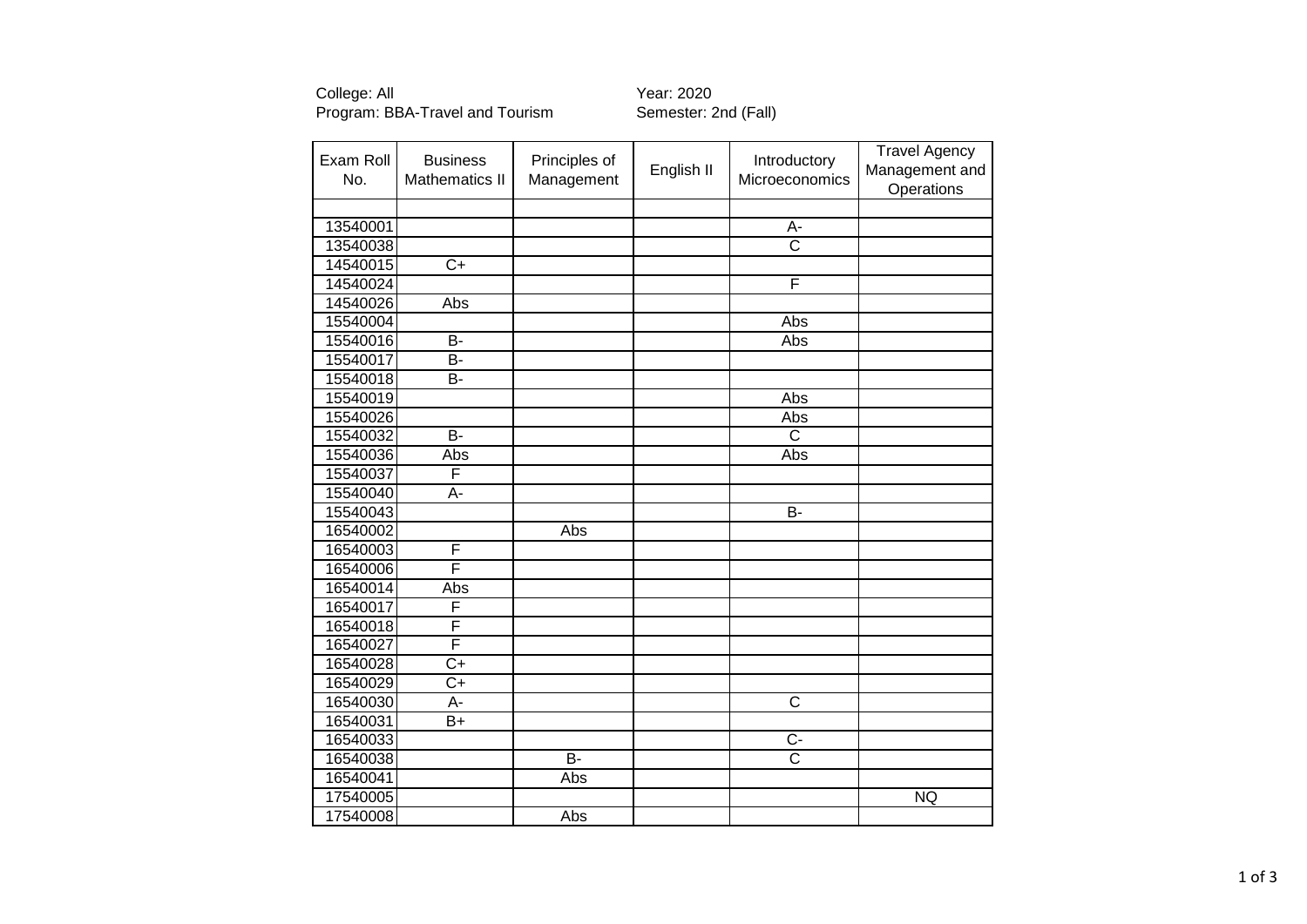College: All Year: 2020 Program: BBA-Travel and Tourism Semester: 2nd (Fall)

| Exam Roll<br>No. | <b>Business</b><br><b>Mathematics II</b> | Principles of<br>Management | English II            | Introductory<br>Microeconomics | <b>Travel Agency</b><br>Management and<br>Operations |
|------------------|------------------------------------------|-----------------------------|-----------------------|--------------------------------|------------------------------------------------------|
|                  |                                          |                             |                       |                                |                                                      |
| 17540017         | $C+$                                     |                             |                       |                                |                                                      |
| 17540030         |                                          | F                           |                       |                                |                                                      |
| 17540034         |                                          |                             |                       | $\overline{C}$                 |                                                      |
| 17540036         |                                          |                             |                       | $\overline{\text{c}}$          |                                                      |
| 17540038         |                                          |                             |                       | $\overline{\mathsf{F}}$        |                                                      |
| 17540043         | <b>B-</b>                                |                             |                       |                                |                                                      |
| 17540044         |                                          |                             |                       | $\overline{B}$                 |                                                      |
| 18540017         |                                          |                             |                       | $C+$                           |                                                      |
| 18540020         |                                          |                             | $C+$                  |                                |                                                      |
| 18540021         |                                          | Abs                         |                       |                                |                                                      |
| 18540027         |                                          |                             | $\overline{\text{c}}$ |                                |                                                      |
| 18540032         |                                          |                             |                       | A-                             |                                                      |
| 18540041         |                                          |                             | Abs                   |                                |                                                      |
| 18540043         |                                          |                             |                       | Abs                            |                                                      |
| 18540045         | Abs                                      |                             |                       |                                |                                                      |
| 18540051         |                                          |                             |                       | F                              |                                                      |
| 18540061         |                                          |                             | F                     |                                | F                                                    |
| 19540001         |                                          |                             |                       | F                              |                                                      |
| 19540007         |                                          | $\overline{C}$              |                       |                                |                                                      |
| 19540011         |                                          |                             | <b>NQ</b>             |                                |                                                      |
| 19540013         |                                          |                             |                       | F                              |                                                      |
| 19540014         |                                          |                             |                       | $\overline{\text{c}}$          |                                                      |
| 19540018         |                                          | Abs                         |                       | F                              |                                                      |
| 19540019         |                                          |                             | F                     |                                |                                                      |
| 19540022         | A                                        | $\overline{\mathsf{F}}$     |                       |                                |                                                      |
| 19540025         |                                          | Abs                         |                       |                                |                                                      |
| 19540026         |                                          |                             |                       | F                              |                                                      |
| 19540029         |                                          | $\overline{C+}$             |                       |                                |                                                      |
| 19540030         |                                          |                             | <b>NQ</b>             |                                |                                                      |
| 19540032         | Α                                        |                             |                       |                                |                                                      |
| 19540033         | $\overline{\mathsf{A}}$                  | $\overline{C}$              |                       |                                |                                                      |
| 19540035         |                                          |                             |                       | F                              |                                                      |